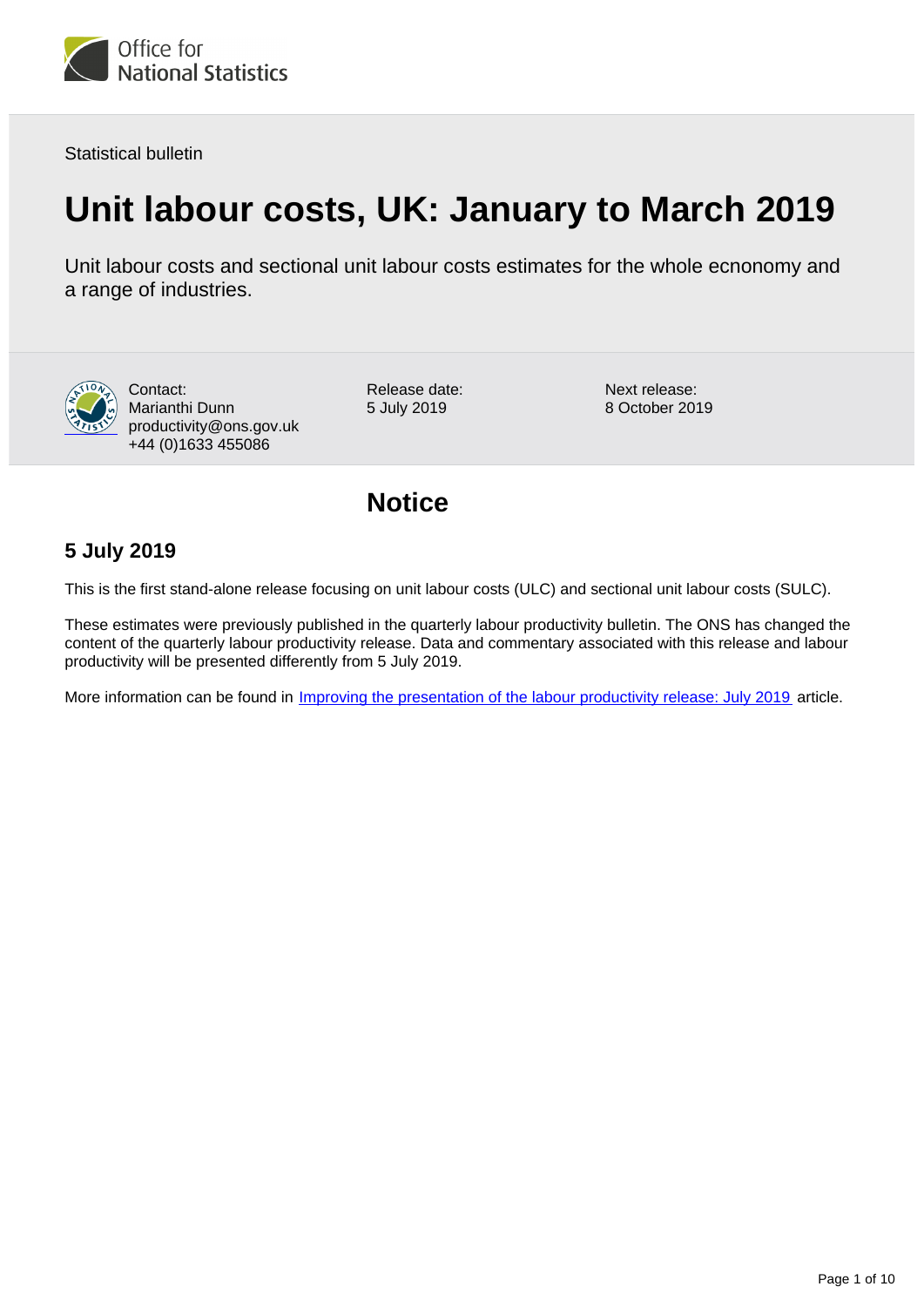# **Table of contents**

- 1. [Main points](#page-2-0)
- 2. [Analysis of whole economy unit labour costs in the post-downturn period](#page-2-1)
- 3. [Analysis of services and manufacturing sectional unit labour costs in the post-downturn period](#page-3-0)
- 4. [Unit labour costs data](#page-5-0)
- 5. [Glossary](#page-6-0)
- 6. [Measuring the data](#page-6-1)
- 7. [Strengths and limitations](#page-7-0)
- 8. [You may also be interested in](#page-8-0)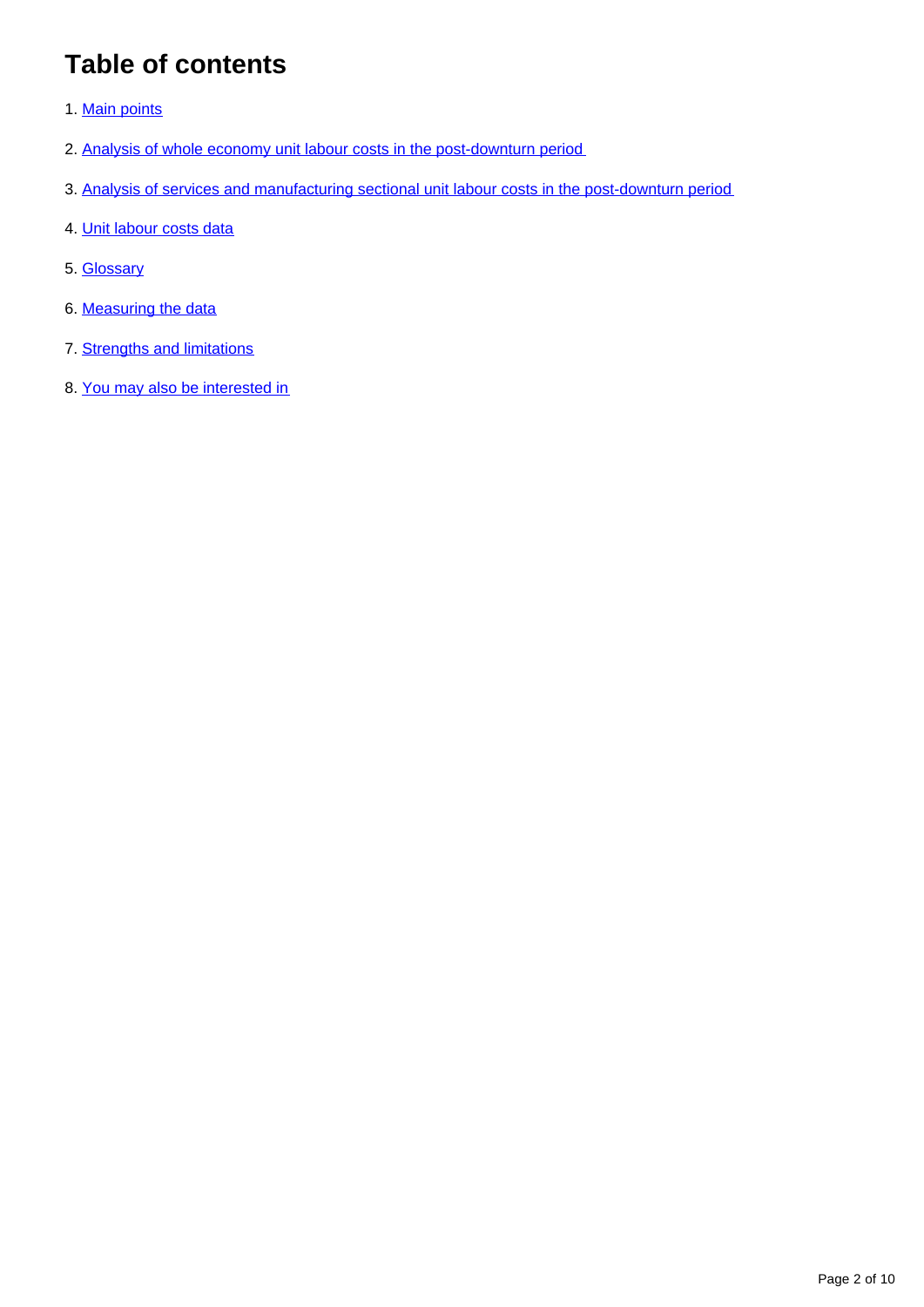# <span id="page-2-0"></span>**1 . Main points**

- This is the first stand-alone bulletin presenting unit labour costs (ULC) and sectional unit labour costs (SULC); ULCs are National Statistics which represent how wages and other labour costs facing companies are growing relative to productivity. Sectional unit labour costs are experimental statistics.
- ULCs increased by 2.1% in Quarter 1 (Jan to Mar) 2019, compared with the same quarter a year ago, as labour costs grew and labour productivity fell.
- Whole economy unit wage costs increased by 1.8% compared with Quarter 1 2018, while manufacturing unit wage costs saw no growth during the same period.
- SULCs in services grew by 1.9% in Quarter 1 2019, compared with the same quarter a year ago as a result of labour costs per hour increasing faster than output per hour.
- SULCs in manufacturing grew by 3.2% in Quarter 1 2019, compared with the same quarter a year ago as a result of an increase in the labour costs growth and a fall in output per hour.

# <span id="page-2-1"></span>**2 . Analysis of whole economy unit labour costs in the postdownturn period**

Compared with the same quarter a year ago, unit labour costs (ULCs) increased by 2.1% in Quarter 1 (Jan to Mar) 2019, which means we have observed growth above 2% for six consecutive quarters.

Figure 1 shows ULCs quarter-on-year log growth since Quarter 3 (July to Sept) 2009. Holding other factors constant, increasing output per hour reduces ULCs and the other way around. As a result, output per hour growth has its sign reversed in Figure 1. In this presentation, positive output per hour growth has a negative effect on ULC growth, while negative output per hour growth has a positive effect on ULC growth.

While quarter-on-year growth in ULCs has been broadly positive since the onset of the economic downturn, since Quarter 3 2009, there has been substantial variation during this period. During the recent economic downturn, ULCs began to grow at a relatively high rate, reaching a peak of 4.8% by Quarter 3 2009. Figure 1 shows that in the initial post-downturn, ULCs demonstrated strong growth, driven by large growth in labour costs per hour.

From Quarter 1 2010, as labour costs per hour growth declined, it was reflected in a two-year period from Quarter 2 (Apr to June) 2010 to Quarter 1 2012, where ULCs growth fluctuated between weak and negative growth. That was the first of the two periods where ULCs experienced poor growth, the second being Quarter 1 2014 to Quarter 1 2015. It is the only period where labour costs per hour had consistent negative growth.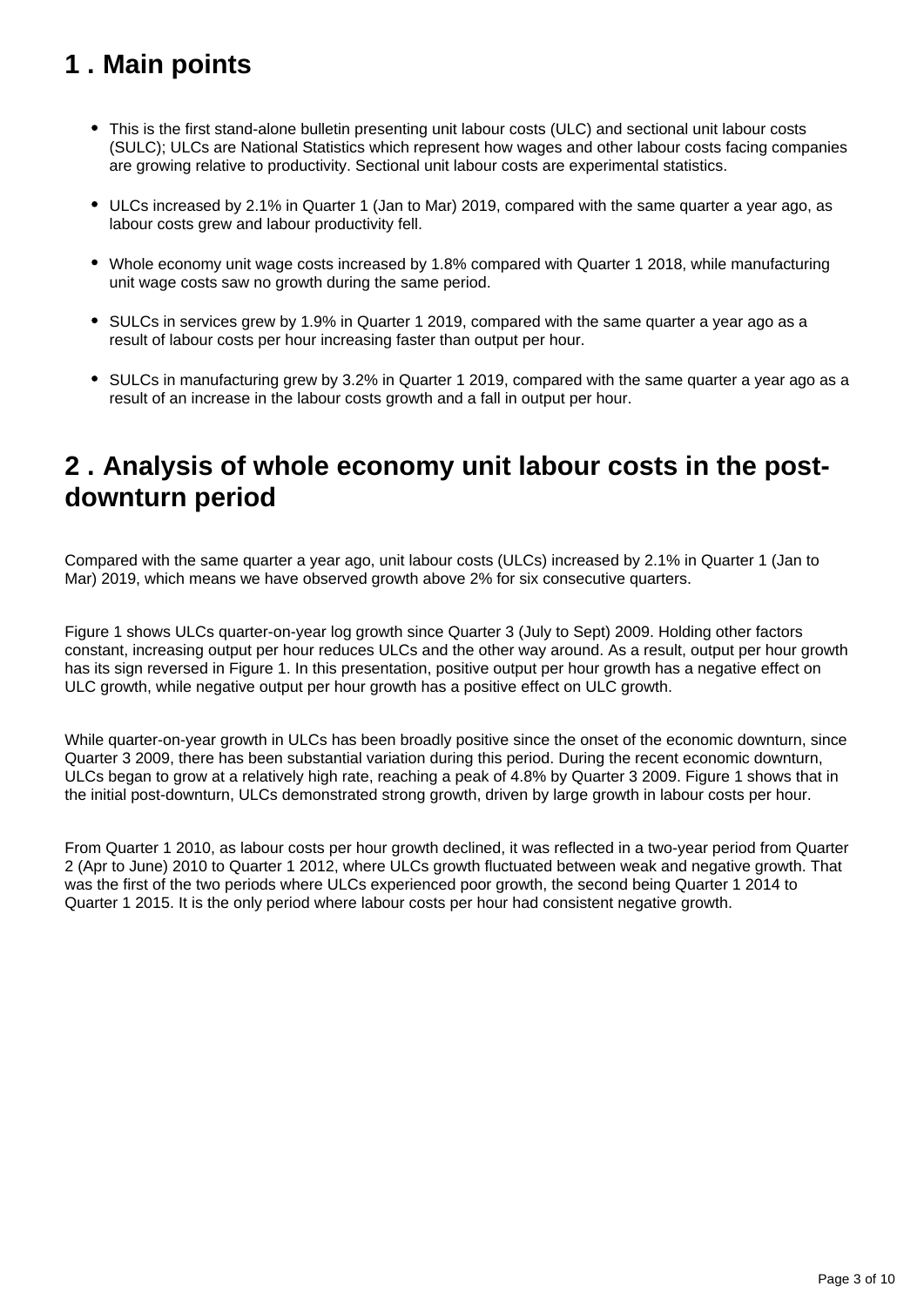Since Quarter 2 2015, ULCs have had 16 consecutive quarters of positive growth, averaging 2%. This increase broadly reflects higher hourly labour costs growth, with relatively offsetting output per hour growth.

### **Figure 1: Whole economy unit labour costs increased by 2.1% compared with the same quarter a year ago**

**Whole economy unit labour costs, quarter on year growth rates, seasonally adjusted, UK, Quarter 3 (July to Sept) 2009 to Quarter 1 (Jan to Mar) 2019**

## Figure 1: Whole economy unit labour costs increased by 2.1% compared with the same quarter a year ago

Whole economy unit labour costs, quarter on year growth rates, seasonally adjusted, UK, Quarter 3 (July to Sept) 2009 to Quarter 1 (Jan to Mar) 2019



#### **Source: Office for National Statistics**

#### **Notes:**

1. Labour costs per hour estimates will differ from those in our index of Labour costs per hour bulletin, due to differences in methodology.

## <span id="page-3-0"></span>**3 . Analysis of services and manufacturing sectional unit labour costs in the post-downturn period**

Compared with the same quarter a year ago, sectional unit labour costs (SULCs) in services increased by 1.9%, with labour costs per hour growing faster than output per hour. This is marginally above the 1.3% average growth in SULCs in services since Quarter 3 (July to Sept) 2009.

Figure 2 shows the growth in SULCs for services compared with the same quarter a year ago, since Quarter 3 2009. The performance of SULCs in services can be split into before and after Quarter 2 (Apr to June) 2015. Since Quarter 2 2015, SULCs in services grew at a faster pace, with average growth after Quarter 2 2015 being more than double that of the period before Quarter 2 2015, at 2% and 1% respectively.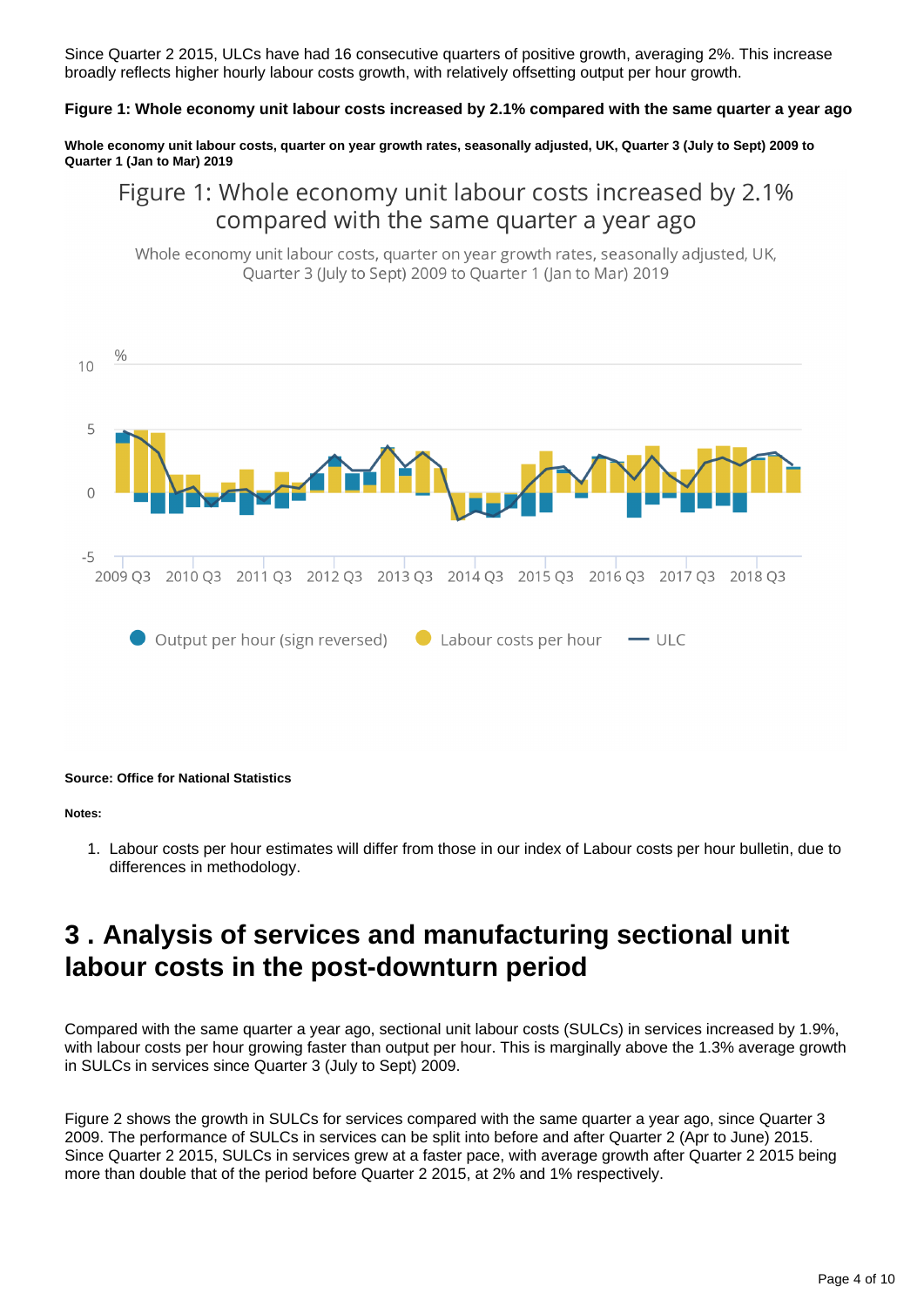The performance of SULCs in services closely mirrors whole economy unit labour costs, as services accounts for nearly 80% of the hours worked and gross value added (GVA) generated in the whole economy.

## **Figure 2: Services sectional unit labour costs increased by 1.9% compared with the same quarter a year ago**

**Sectional unit labour costs, quarter on year growth rates, Quarter 3 (July to Sept) 2009 to Quarter 1 (Jan to Mar) 2019**

## Figure 2: Services sectional unit labour costs increased by 1.9% compared with the same quarter a year ago

Sectional unit labour costs, quarter on year growth rates, Quarter 3 (July to Sept) 2009 to Quarter 1 (Jan to Mar) 2019



### **Source: Office for National Statistics**

#### **Notes:**

- 1. Sectional unit labour costs estimates will differ from the National Statistic unit labour costs, due to differences in methodology.
- 2. Growth is measured as percentage log changes. Please see **section 6** for further information.

In Quarter 1 (Jan to Mar) 2019, SULCs in manufacturing increased by 3.2%, compared with the same quarter in the previous year. This was because of labour costs per hour growing nearly twice as fast compared with the falling growth in output per hour, at positive 2.2% and negative 0.9% respectively.

Figure 3 shows quarter-on-year growth rates for SULCs for manufacturing during the post-downturn period, since Quarter 3 2009. Growth in SULCs for manufacturing has shown more volatility than that of services, particularly during the period up to Quarter 2 2015.

Between Quarter 1 2010 and Quarter 1 2012, SULCs in manufacturing showed consecutive negative growth rates, averaging negative 1.4%. This then reversed during 2012 and 2013, where the highest growth for the period was recorded in Quarter 1 2013, at 9.3%. Growth in subsequent quarters continued to decrease, entering a period of negative growth from Quarter 1 2014 to Quarter 1 2015, during which the average growth rate was negative 2.3%.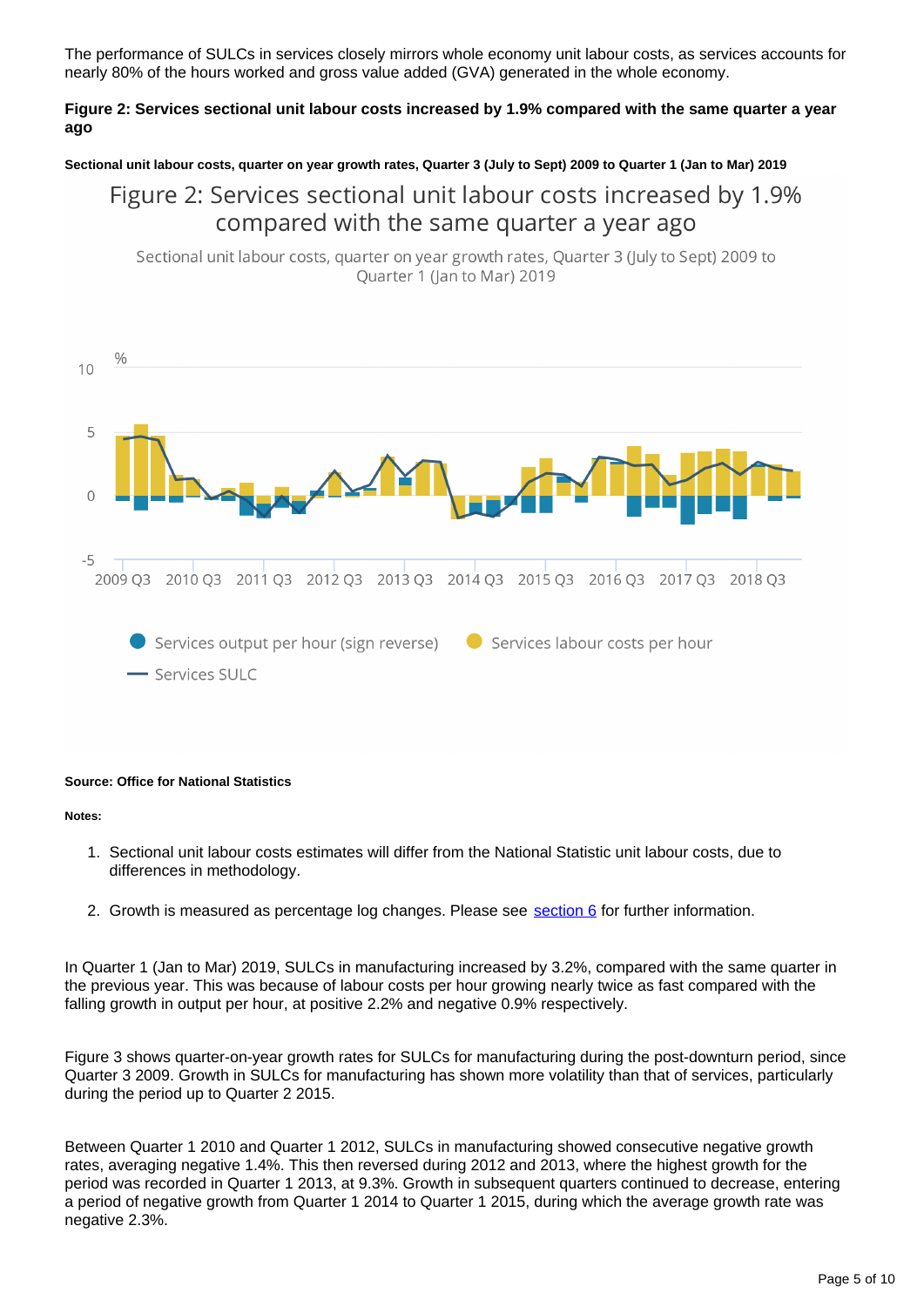The drivers of the changing growth rates for SULCs in manufacturing are because of labour costs per hour increasing at a faster pace than output per hour and in some periods, output per hour is showing negative growth.

## **Figure 3: Manufacturing sectional unit labour costs increase by 3.1% compared with the same quarter a year ago**

**Sectional unit labour costs, quarter on year growth rates, Quarter 3 (July to Sept) 2009 to Quarter 1 (Jan to Mar) 2019**

## Figure 3: Manufacturing sectional unit labour costs increase by 3.1% compared with the same quarter a year ago

Sectional unit labour costs, quarter on year growth rates, Quarter 3 (July to Sept) 2009 to Quarter 1 (Jan to Mar) 2019



#### **Source: Office for National Statistics**

#### **Notes:**

- 1. Sectional unit labour costs estimates will differ from the National Statistic unit labour costs, due to differences in methodology.
- 2. Growth is measured as percentage log changes. Please see **section 6** for further information.

## <span id="page-5-0"></span>**4 . Unit labour costs data**

#### [Unit labour cost and unit wage cost time series](https://www.ons.gov.uk/employmentandlabourmarket/peopleinwork/labourproductivity/datasets/unitlabourcostandunitwagecosttimeseries)

Time series | Released 5 July 2019

Quarterly unit labour cost (ULC) and unit wage cost (UWC) for the whole UK economy and unit wage cost (UWC) for manufacturing industries.

[Labour productivity: sectional unit labour costs](https://www.ons.gov.uk/employmentandlabourmarket/peopleinwork/labourproductivity/datasets/sectionalunitlabourcosts) Dataset | Released 5 July 2019 Sectional unit labour costs and revisions from previously published estimates, UK.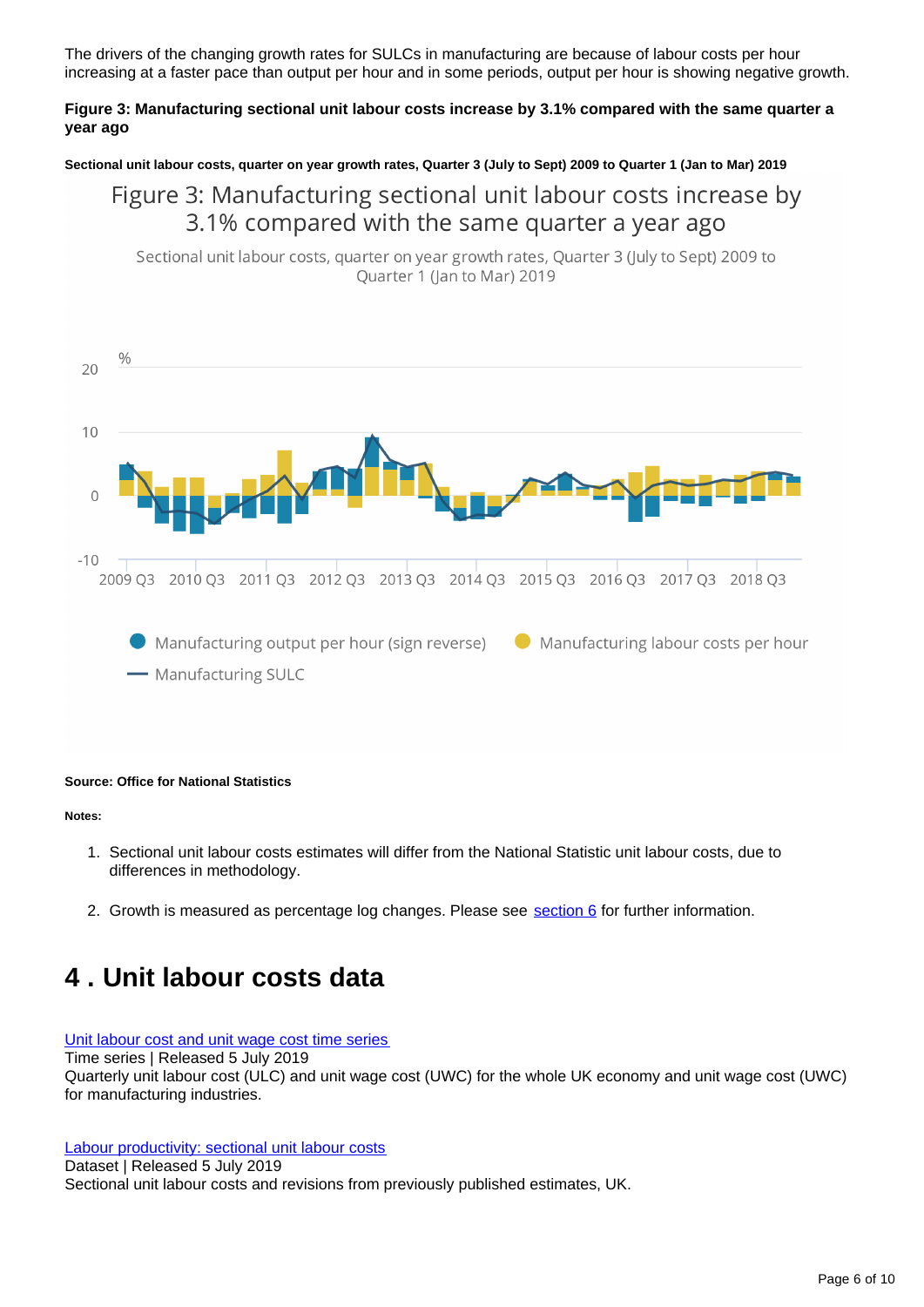Revisions triangles for unit labour costs, unit wage costs and unit wage costs in manufacturing. Data present the first estimates of chosen statistics used in the unit labour costs publication (and for the quarter before Quarter 1 (Jan to Mar) 2019 in the labour productivity publication) against later revised estimates. Includes first estimates and revisions.

# <span id="page-6-0"></span>**5 . Glossary**

## **Unit labour costs**

Unit labour costs reflect the full labour costs, including social security and pension contributions paid by employers, which is incurred in the production of a unit of output.

## **Unit wage costs**

Unit wage costs are a narrower measure of unit labour costs, as they exclude non-wage labour costs. They are the ratio of wages and salaries per employee to output per worker.

## **Unit wage costs for manufacturing**

To measure unit wage costs for the manufacturing industry, average weekly earnings (AWE) for manufacturing are divided by manufacturing output per job.

# <span id="page-6-1"></span>**6 . Measuring the data**

Whole-economy unit labour costs (ULCs) are calculated as the ratio of total labour costs (that is, the product of labour input and costs per unit of labour) to gross value added (GVA). Further detail on the methodology can be found in [Revised methodology for unit wage costs and unit labour costs: explanation and impact](https://webarchive.nationalarchives.gov.uk/20160105231317/http:/www.ons.gov.uk/ons/rel/icp/productivity-measures/revised-methodology-for-unit-wage-costs-and-unit-labour-costs--explanation-and-impact/index.html) .

The equation for growth of ULCs can be calculated as:<br>  $\Delta \text{ULC} = \Delta \left( \frac{\text{Labour Costs}}{\text{GVA}} \right) \approx \Delta \text{Labour Input} - \Delta \text{Labour Productivity}$ 

Manufacturing unit wage costs are calculated as the ratio of manufacturing average weekly earnings to manufacturing output per filled job. On 28 November 2012, we published [Productivity measures: sectional unit](http://webarchive.nationalarchives.gov.uk/20160105160709/http:/www.ons.gov.uk/ons/rel/icp/productivity-measures/sectional-unit-labour-costs/index.html)  [labour costs](http://webarchive.nationalarchives.gov.uk/20160105160709/http:/www.ons.gov.uk/ons/rel/icp/productivity-measures/sectional-unit-labour-costs/index.html), describing new measures of ULCs below the whole-economy level and proposing to replace the currently published series for manufacturing unit wage costs with a broader and more consistent measure of ULCs.

Following a methodology review, revised whole economy unit labour cost and unit wage cost estimates were implemented in the Quarter 2 (Apr to June) Labour productivity bulletin of October 2011. Details of the methodology review and its impact can be found in Revised methodology for unit wage costs and unit labour [costs: explanation and impact.](http://www.ons.gov.uk/ons/dcp171766_235699.pdf)

The article on [productivity measures: sectional unit labour costs](http://webarchive.nationalarchives.gov.uk/20160105160709/http:/www.ons.gov.uk/ons/rel/icp/productivity-measures/sectional-unit-labour-costs/index.html) describes the methodology used to estimate ULCs below the whole-economy level and proposes to replace the currently published series for manufacturing unit wage costs with a broader and more consistent measure of ULCs.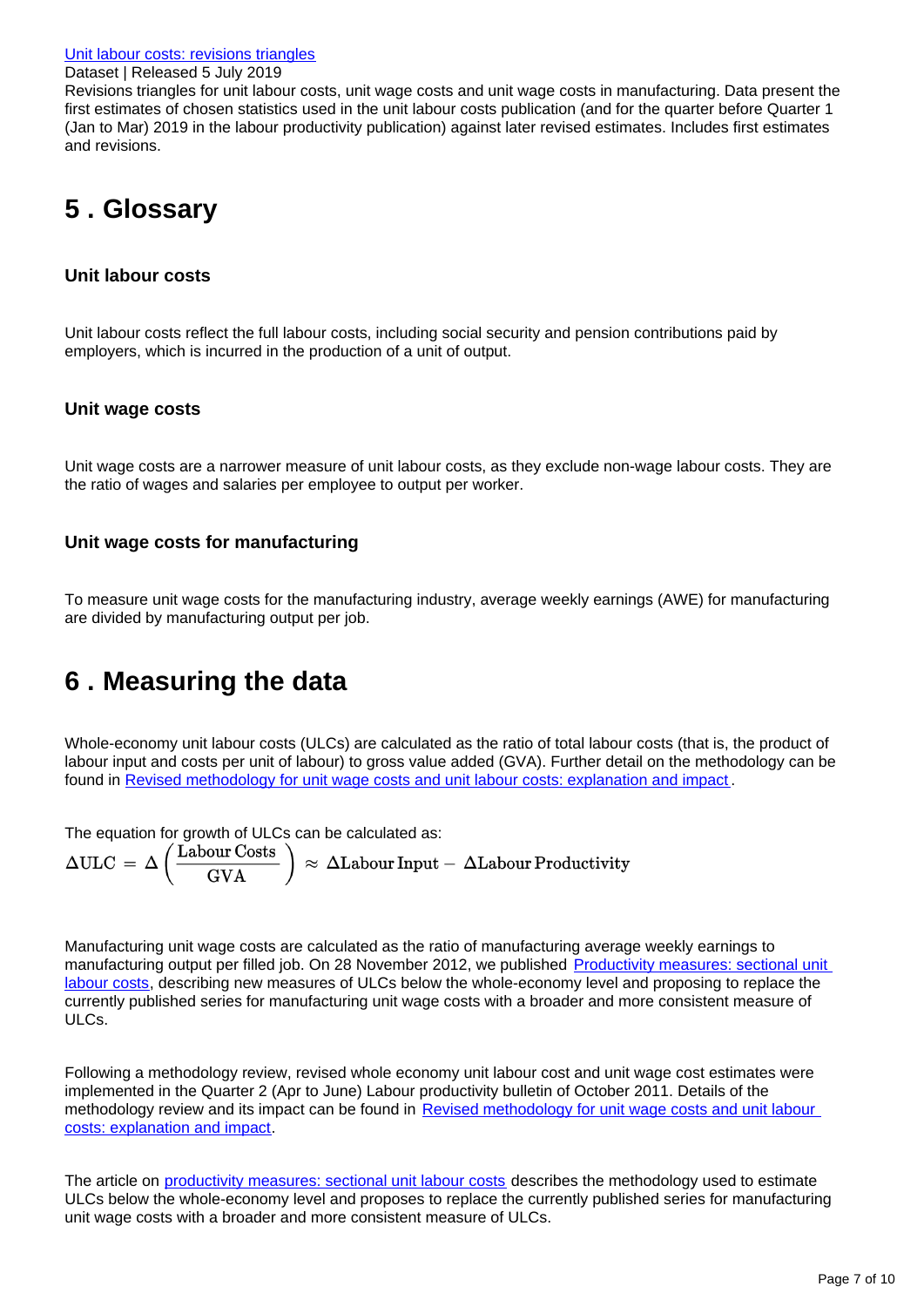## **Presentation of growth rates in log percentage changes**

In this release charts 2 and 3 and their associated text measure growth in terms of percentage log changes and we will continue to use this presentation in future releases. The datasets will still contain the percentage growth rates and it is these statistics that hold the National Statistics status.

For typical rates of change for labour productivity and labour inputs, this change will not make much difference to the result. For example, a 2.0% percentage change translates to a 1.98% log change. We are adopting the approach because a log change between two observations has the same numerical value regardless of which observation is the starting point. This is not true for a percentage change. For illustrative purposes, in the following example, log changes are substantially different from percentage changes.

Suppose a series starts at 7, doubles to 14, then halves back to 7. The log change from 7 to 14 is 69%, and the log change from 14 to 7 is negative 69%. But the percentage change from 7 to 14 is 100%, while the percentage change from 14 to 7 is negative 50%. The log change reflects the fact that the second change reverses the first (and so has the same value) while the percentage change series appears to be very different in the first period compared with the second.

This approach is the same as that used by the Office for National Statistics (ONS) to compile multi-factor productivity.

# <span id="page-7-0"></span>**7 . Strengths and limitations**

This release reports estimates of unit labour costs (ULCs) and sectional unit labour costs (SULCs), for Quarter 1 (Jan to Mar) 2019. ULCs capture the full labour costs – including social security and employers' pension contributions – incurred in the production of a unit of economic output.

Labour costs make up around two-thirds of the overall cost of production of UK economic output. Changes in labour costs are therefore a large factor in overall changes in the cost of production. If increases in labour costs are not reflected in the volume of output, this can put upward pressure on the prices of goods and services, therefore this is a closely watched indicator of inflationary pressure in the economy.

## **Improvements to the way we publish ULCs and SULCs data**

Although these estimates have been previously released in the quarterly labour productivity bulletin, this is the first stand-alone bulletin focusing on ULCs and SULCs.

This first edition forms part of our quarterly productivity bulletin, which also includes [quarterly labour productivity](https://www.ons.gov.uk/employmentandlabourmarket/peopleinwork/labourproductivity/bulletins/labourproductivity/octobertodecember2018), an [overarching commentary](https://www.ons.gov.uk/employmentandlabourmarket/peopleinwork/labourproductivity/articles/ukproductivityintroduction/previousReleases), [quarterly estimates of public service productivity,](https://www.ons.gov.uk/employmentandlabourmarket/peopleinwork/labourproductivity/articles/quarterlypublicserviceproductivityexperimentalstatistics/previousReleases) [quarterly estimates of multi-factor](https://www.ons.gov.uk/economy/economicoutputandproductivity/productivitymeasures/articles/multifactorproductivityestimates/previousReleases)  [productivity](https://www.ons.gov.uk/economy/economicoutputandproductivity/productivitymeasures/articles/multifactorproductivityestimates/previousReleases) and articles on productivity-related topics and data.

These statistics have been estimated using the latest data from the [labour productivity statistics](https://www.ons.gov.uk/employmentandlabourmarket/peopleinwork/labourproductivity/bulletins/labourproductivity/octobertodecember2018) published on the same day.

The labour input measures used in this release are consistent with the latest [labour market statistics.](http://%20https://www.ons.gov.uk/employmentandlabourmarket/peopleinwork/employmentandemployeetypes/bulletins/uklabourmarket/latest)

Unless otherwise stated all figures are seasonally adjusted.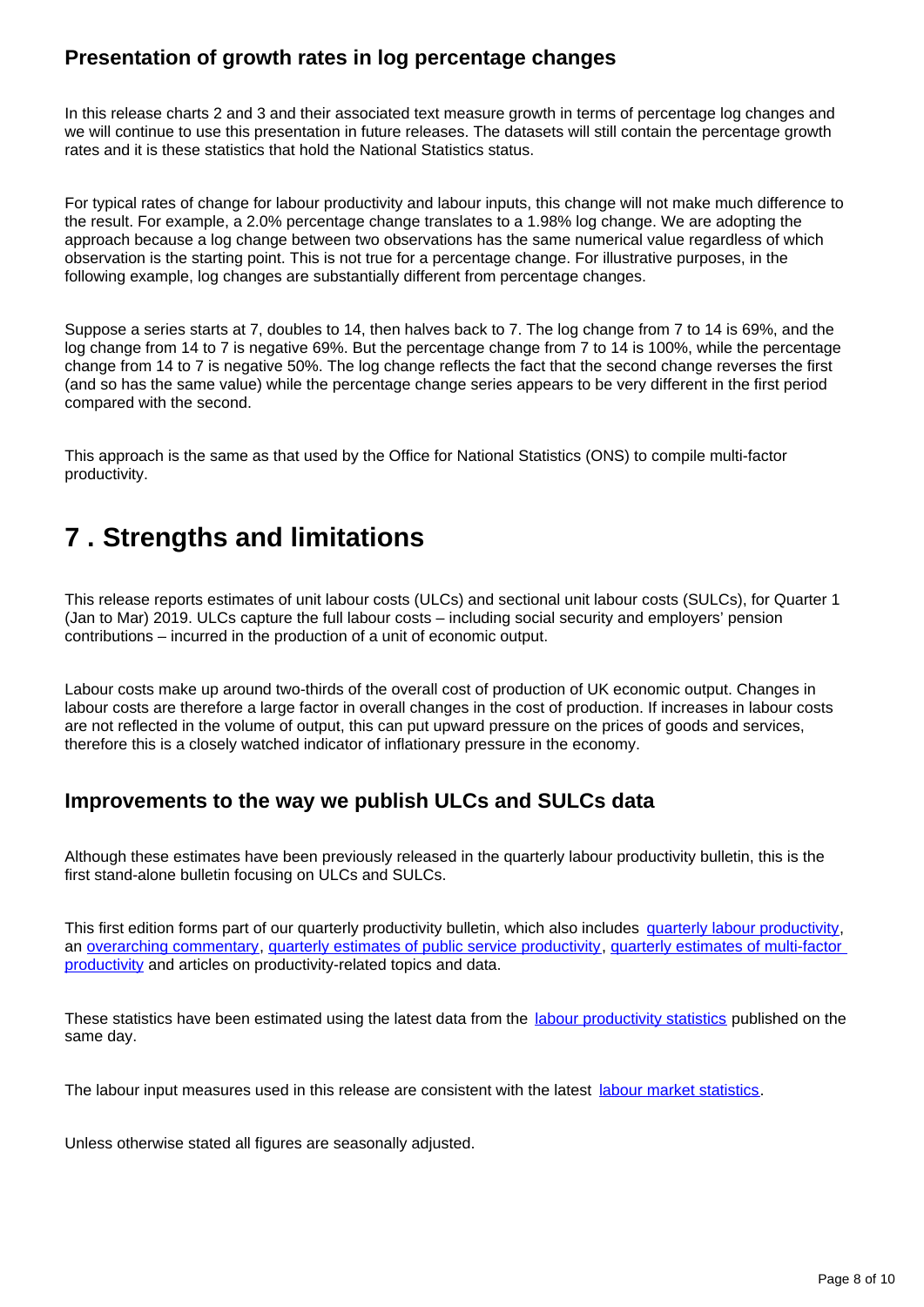We recently published an article detailing our plans to split the commentary we publish and associated datasets to help users more easily find the information relevant to them. This possibility was discussed at the productivity [user forum](https://www.slideshare.net/statisticsONS/uk-productivity-user-forum) on 13 March 2019 and user views were also invited in Labour productivity, UK: October to December 2018.

Details of where to find the ULC and SULC datasets can be found in Improving the presentation of the [labour](https://www.ons.gov.uk/employmentandlabourmarket/peopleinwork/labourproductivity/bulletins/labourproductivity/octobertodecember2018)  [productivity release: July 2019](https://www.ons.gov.uk/employmentandlabourmarket/peopleinwork/labourproductivity/bulletins/labourproductivity/octobertodecember2018).

## **Quality of the data**

The [Labour productivity Quality and Methodology Information report](https://www.ons.gov.uk/employmentandlabourmarket/peopleinwork/labourproductivity/qmis/labourproductivityqmi) contains important information on:

- the strengths and limitations of the data and how it compares with related data
- uses and users of the data
- how the output was created
- the quality of the output including accuracy of the data

## **Revisions**

This release reflects revisions to the latest labour productivity release. Manufacturing unit wage costs and sectional unit labour costs also include revisions to the average weekly earnings as published in the **Labour** [market overview](https://www.ons.gov.uk/employmentandlabourmarket/peopleinwork/employmentandemployeetypes/bulletins/uklabourmarket/june2019).

Revisions resulting from seasonal adjustment affect all periods, where seasonal adjustment is applied. Further information on revisions to ULCs can be found in the Unit labour costs and unit wage costs: revisions triangles [dataset.](https://www.ons.gov.uk/employmentandlabourmarket/peopleinwork/labourproductivity/datasets/unitlabourcostsandunitwagecostsrevisiontriangles)

# <span id="page-8-0"></span>**8 . You may also be interested in**

[Productivity economic commentary: January to March 2019](https://www.ons.gov.uk/employmentandlabourmarket/peopleinwork/labourproductivity/articles/ukproductivityintroduction/januarytomarch2019)

Article | Released 5 July 2019

Draws together the main findings from official statistics and analysis of UK productivity to present a summary of recent developments.

[Labour productivity, UK: January to March 2019](https://www.ons.gov.uk/employmentandlabourmarket/peopleinwork/labourproductivity/bulletins/labourproductivity/januarytomarch2019) Article | Released 5 July 2019 The latest estimates of labour productivity for the whole economy.

### [Industry by region estimates of labour productivity: 2017](https://www.ons.gov.uk/economy/economicoutputandproductivity/productivitymeasures/articles/introducingindustrybyregionlabourmetricsandproductivity/latest)

Article | Released 6 February 2019 Annual productivity estimates for 16 industries in Standard Industrial Classification 2007 section groups for each of the NUTS1 regions from 1997 to 2017. It compares annual productivity growth by region, as output per hour, relative to the UK and explains how manufacturing and services have grown across the regions.